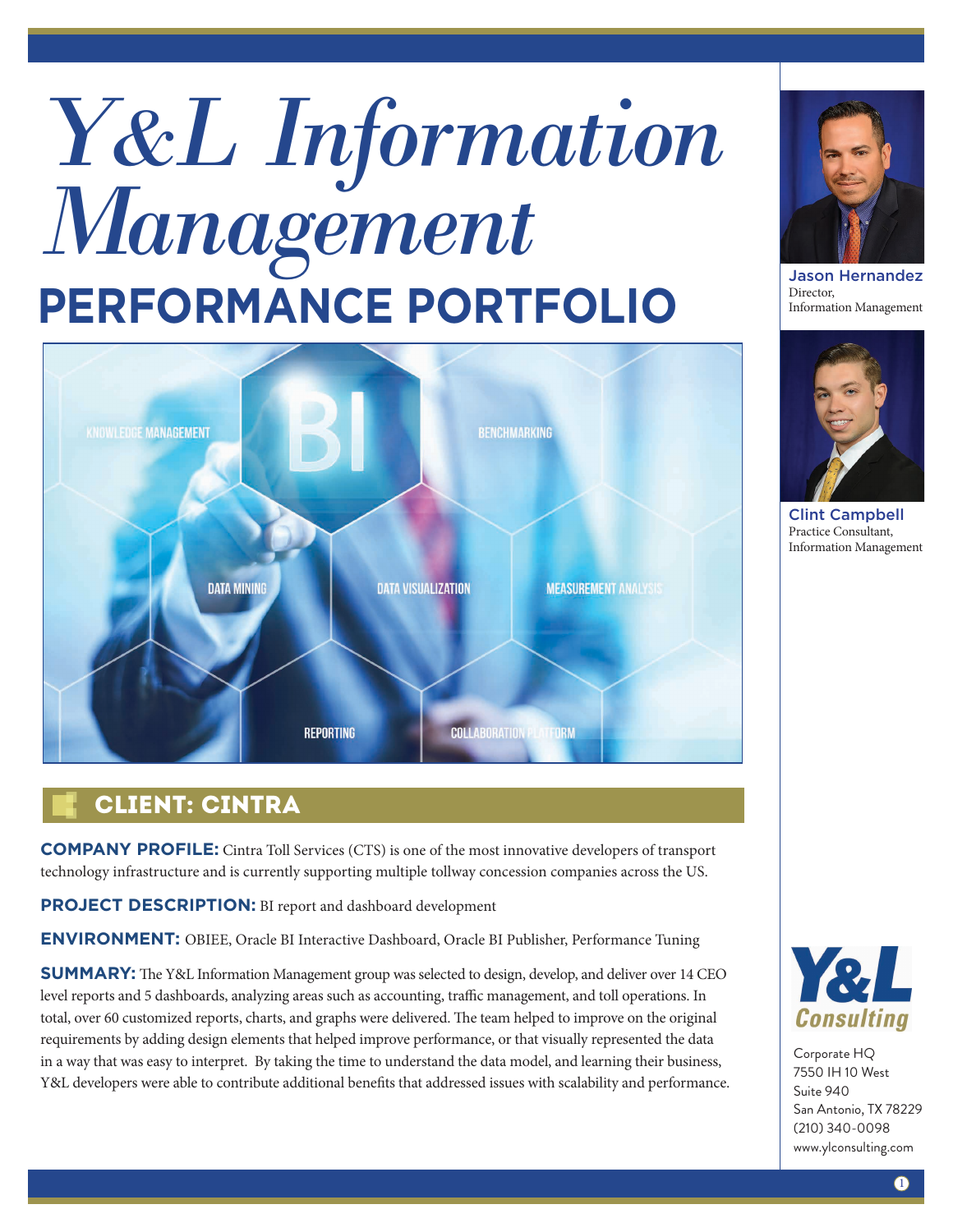## Client: cintra

#### **PROJECT DESCRIPTION: OBIEE Environment Assessment**

#### **ENVIRONMENT:** OBIEE, Oracle Data Integrator

**SUMMARY:** Prior to beginning the OBIEE report development, Y&L was asked to assess the current reporting environment. The client had concerns on how a previous vendor had modeled new attributes and metrics, adding over 250 objects to the repository in a matter of months. In a 4-week period, Y&L analyzed existing design documentation, data dictionaries, and created a number of validation reports. In the end, we delivered a report assessment matrix that cataloged over 975 unique report objects that detailed lineage back to the data warehouse, and identified over 175 issues with those objects that addressed usability and performance. The matrix was supplemented by an assessment document that outlined major findings and recommendations for improvement.

#### Client: Construction Specialties

**COMPANY PROFILE:** Construction Specialties manufactures and sells specialty architectural products internationally, with over 30 locations in 20 countries worldwide. Its products include interior wall and door protection, entrance flooring, expansion joint covers, louvers, grilles, sun controls, specialty venting and privacy track/curtains. The company serves architects and designers, building owners, facility managers and contractors.

**PROJECT DESCRIPTION:** Environment Assessment and Analytic Proof-of-Concept

**ENVIRONMENT:** SQL Server, SQL Server Reporting Services, iDashboards, Salesforce, Proprietary Applications

**SUMMARY:** Construction Specialties (C-S) was looking to partner with a vendor to help gain corporate support for an IT initiative that would introduce an enterprise data warehouse and advanced analytics. Plagued by siloed data sources, hand-scripted query data integrations, and segregated platforms for reporting and dashboards, C-S envisioned a consolidated data environment with a unified reporting and dashboard platform, plus the ability to perform predictive analysis. Y&L engaged and presented two deliverables to help provide the support needed by the IT group: an analytic proof-of-concept, and a current/future state assessment. The analytic proof-of-concept aimed to show what potential insights could be derived by taking sample data and modeling it in a relational manner. For demonstration purposes, the data was loaded and modeled in Teradata Virtual Machine Edition and manipulated in Tableau. The results were eye opening for C-S group, having never been able to drill into their static reports or make correlations from the data on the fly.

An in-depth assessment of their environment was produced based on interviews with various business and technical leaders. Y&L reviewed each of the applications that made up C-S's quote-to-order process, and reviewed numerous reference architectures. The goal was to compile a complete end-to-end view of how data is consumed, created, and represented. The final deliverable provided breakdowns on the current state, recommendations for future state, and a roadmap for moving to the next step in the journey. C-S's IT leaders were able to leverage the results of the proof-of-concept and the assessment document to present their initiative to company leaders.



www.ylconsulting.com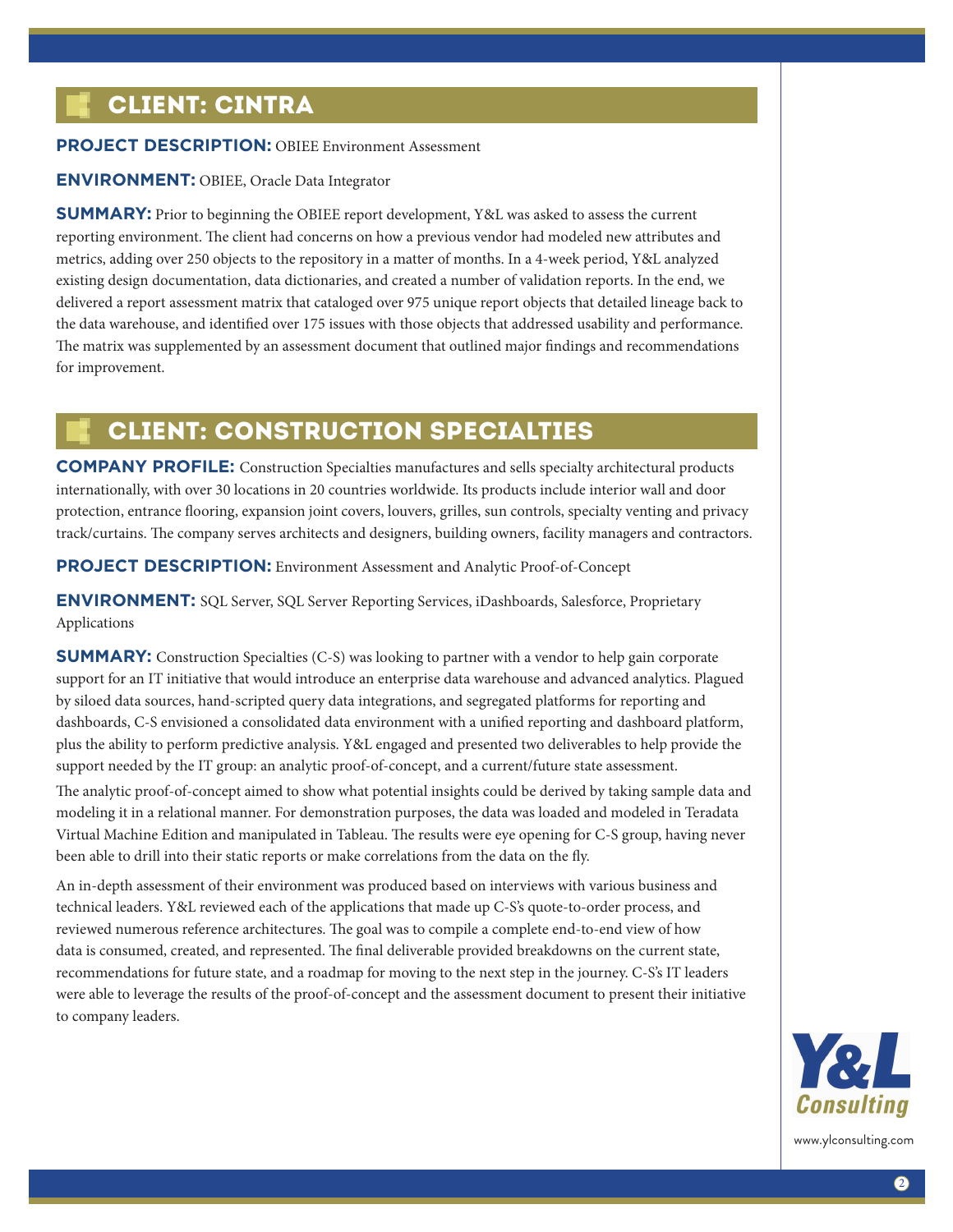# Client: Rackspace, Inc.

**COMPANY PROFILE:** Rackspace, Inc. is a managed cloud computing company headquartered in San Antonio, Texas.

**PROJECT DESCRIPTION:** Implement Master Data Management (MDM), Data Quality, and Data Governance across multiple applications

**ENVIRONMENT:** Oracle, Informatica, Informatica Data Quality, Salesforce, Proprietary Applications

**SUMMARY:** The Y&L Information Management practice was selected by Rackspace to manage a large-scale project to implement a master data management strategy. Due to rapid growth, Rackspace was plagued with numerous operational data stores that supported specific applications. Product and customer data was not easily shared between systems, resulting in duplication and inconsistent naming conventions. The Y&L team analyzed the data sources across the various systems and created a single data model. A source-to-target mapping document was designed to show the migration from the source systems to the master tables. Embedded with the integrations were a series of Informatica Data Quality jobs designed to shape and adjust the records into unique, "golden records". To supplement the technical components of the MDM project, a detailed recommendation document was submitted outlining data governance best practices and identifying specific opportunities for implementing data governance at various points within applications and operational processes.

#### Client: Solar Turbines, Inc.

**COMPANY PROFILE:** Solar Turbines, Inc., a wholly owned subsidiary of Caterpillar, Inc., designs and manufactures industrial gas turbines for on- and off-shore electrical power generation, for marine propulsion and for producing, processing and transporting natural gas and oil.

**PROJECT DESCRIPTION:** Report migration due to legacy data warehouse retirement

**ENVIRONMENT:** BaaN Data Warehouse, Oracle, Informatica, Cognos

**SUMMARY:** Solar Turbines was up against an immoveable deadline to retire their legacy BaaN data warehouse and migrate the existing Cognos reports to their newer Oracle data warehouse. However, the challenge was not to forklift the nearly 15,000 reports, but to reduce that number down to what was actually needed and currently used by the business. A combination of usage reports and power user interviews brought the number down to approximately 2,000 active reports. The work was approached in two phases: analysis and execution. A detailed exercise of decomposing the reports down to their root elements was conducted, and a matrix of all the base elements was produced. The elements were further rationalized to their location in the data warehouse. This exercise identified similar reports and metrics, and created an opportunity to consolidate these objects to further reduce the number of reports to migrate. A set of baseline reports were captured in the old system and referenced during the execution phase. As the reports were recreated in the new environment, they were validated against the legacy reports for accuracy. The result was a huge reduction in the number of reports throughout the environment, the migration of only actively used reports, and the retirement of the legacy data warehouse within the allotted time.